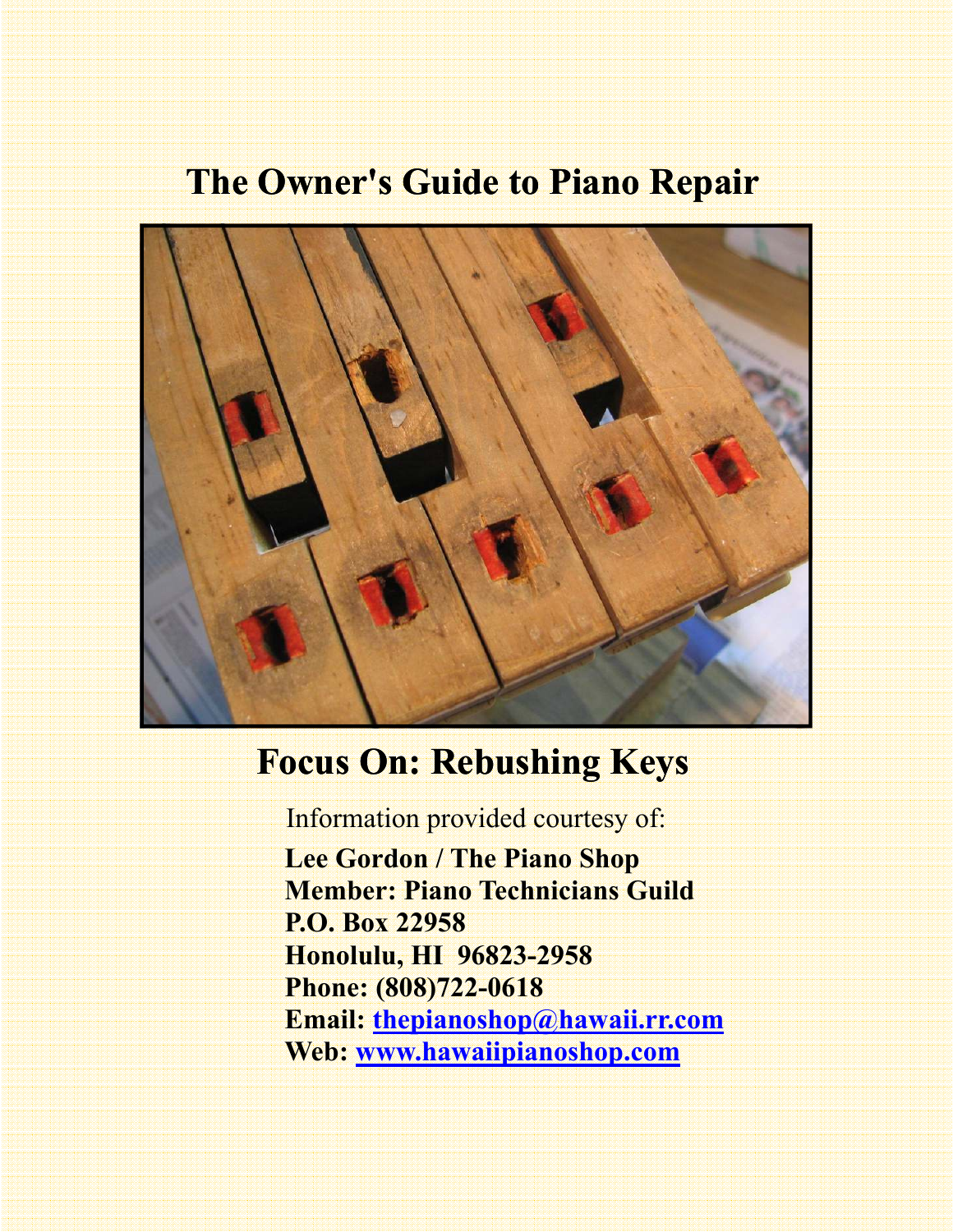For piano keys to have that "new piano" feel a quality set of key bushings is essential. Felt bushings are to piano keys as piston rings are to the pistons of an automobile engine. Without piston rings, pistons would clatter loosely and ineffectually inside their cylinders. Likewise, without key bushings, the wooden keysticks would clatter against the keypins which serve to keep the keys on track. When bushings are worn and hardened with age, or have loosened and dropped out of place altogether, keys are wobbly, giving the piano a distinct "old piano" feel. **The key bushings of your piano have reached the stage of wear and tear where it would make an appreciable difference in the feel of your piano to have them professionally replaced**.



**The following commonly asked questions have been answered to give you the information you need in order to decide whether or not to have the keys of your piano rebushed.** 

### **Could you explain more about the function of the keys and how the bushings contribute to their operation?**

The wooden portion of the key (the "keystick") operates much like a child's teeter-totter. The middle of the key rests on the balance rail which acts as the fulcrum for the key. When the front of the keystick is pushed down, the back of the keystick lifts up one note of the action which in turn strikes the strings.

 As shown in the above photo, the balance rail punchings (white felts), the balance rail pins and the key bushings (red felts) all work together to keep each key tracking smoothly and silently back and forth as the piano is played.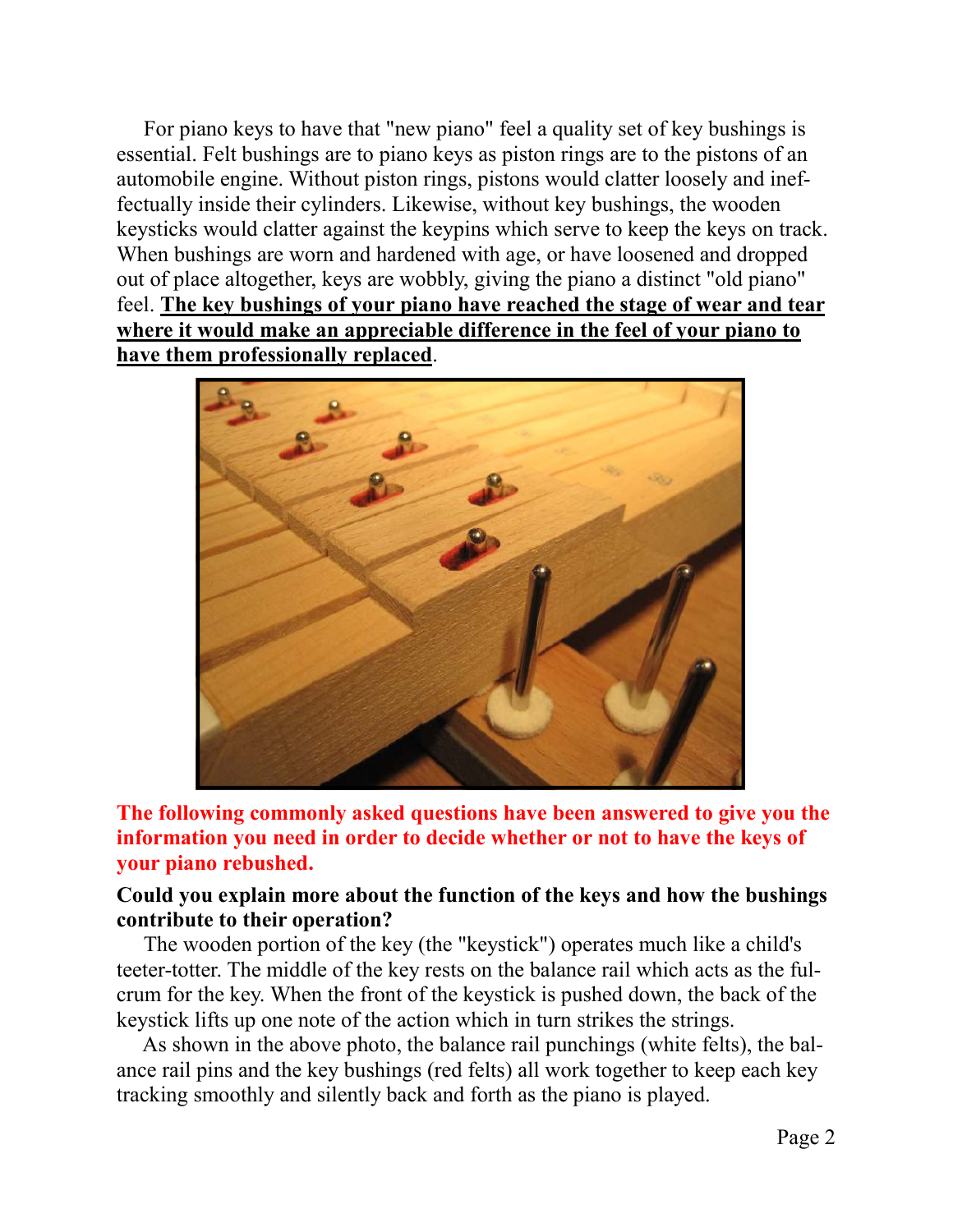

**Are the balance rail bushings the only set of bushings for each key?** 

 No. The photo above (shot from underneath the front of the keys of the same piano) shows the front rail bushings (red felt), which help stabilize the key from side to side. Unlike the balance rail pins, the oval-shaped front rail pins do not go all the way through the keys, but fit into a specially cut mortise. The bushings lining those mortises keep the keys snugly in place.



## **How difficult is it to remove the old sets of key bushings?**

 Sometimes a little steam is all that it takes to remove the old bushings—in fact bushings occasionally just drop out on their own. More often, however, the bushings need to be gently moistened over time before they may be safely removed without damaging wood.

 In the above photo, dampened wedges of hammer felt are inserted to keep the old bushings moist while the glue gradually loosens. After this treatment, a technician may safely remove most bushings by the careful use of a set of needle nose pliers, or with a specialty tool—the electric bushing remover.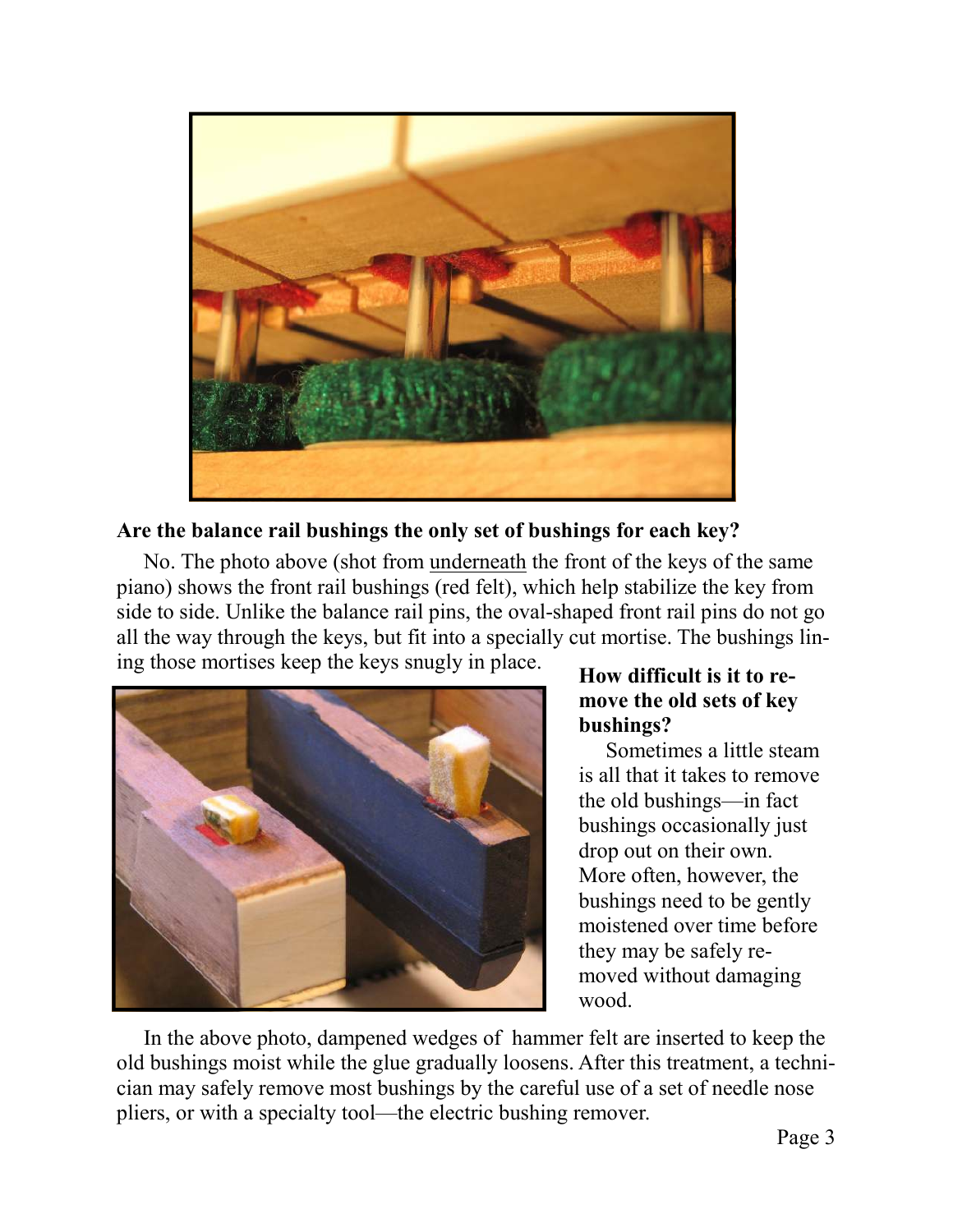### **How exacting of a job is it to replace key bushings?**

 First, careful measurements are taken to determine both the size of the keypins which have been used in your piano, and the thickness of the original felt which is being removed.





 The original thickness of felt is used as a starting point in choosing a felt which will provide a snug fit for the keys without being so tight as to cause binding.

 Finding the exact size of felt to best fit your piano is an important part of the job. This felt is of the highest quality and will match or surpass the quality of felt that was used at the factory.

 High quality key bushing felt is available to technicians in thicknesses ranging from .043" to .067". Precise measurements are important!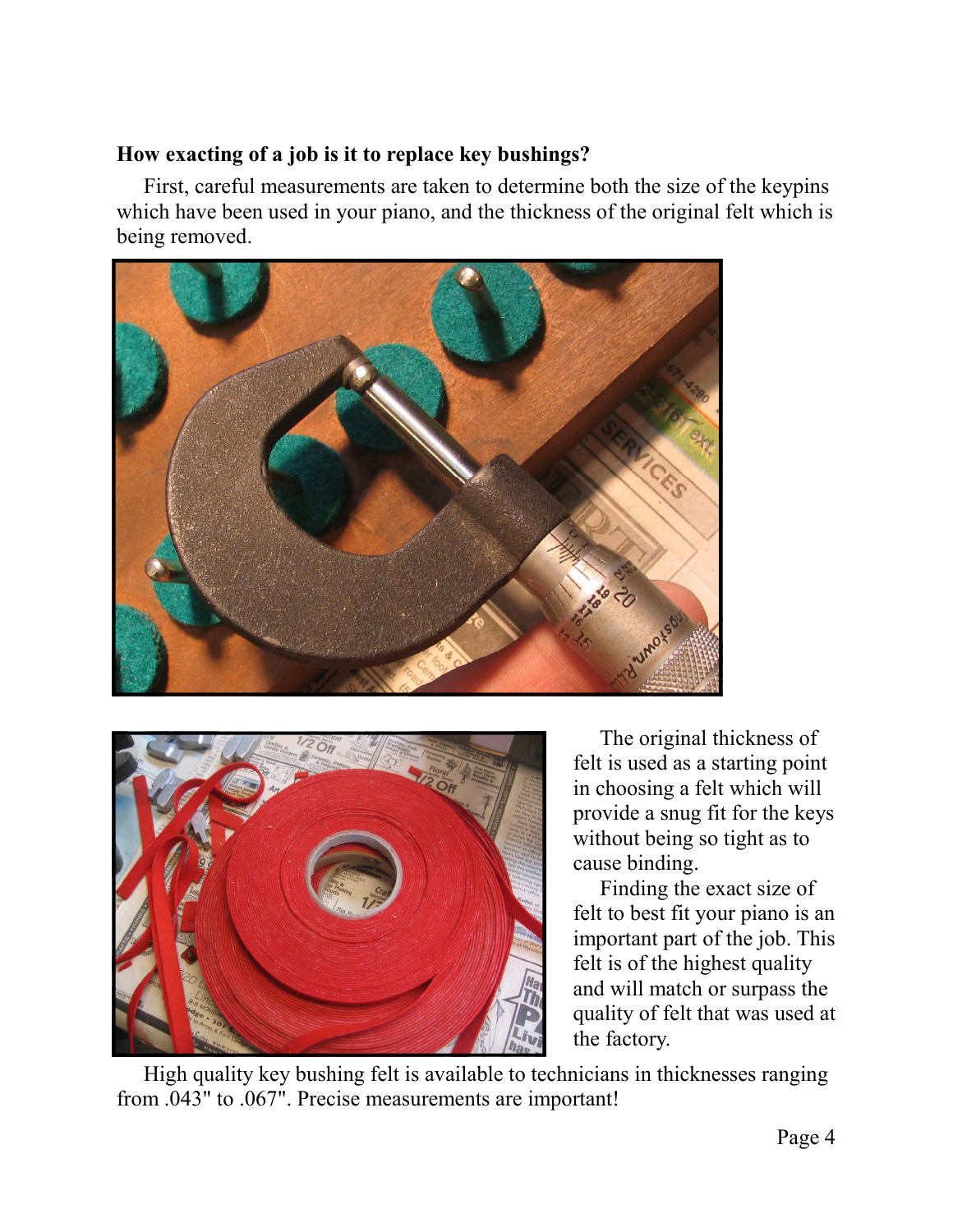#### **How is the new bushing cloth installed?**

 The exact tools and adhesives used may vary depending on what works best for your specific piano, but in general the correct length of felt is inserted and glued into place (using hot animal hide glue or an equivalent).



 After the felt is inserted into the key, a sizing caul (a precision fitting device) is used to hold the felt in place while a razor is used to slice it precisely to the correct length.

 The caul will then remain in place in the mortise of the key while the glue is allowed to cure.

 Here, a set of keys that have been rebushed are allowed to remain overnight in a drying rack with sizing cauls in place. When the keys are returned to the piano the next day the felts will have set at the exact thickness needed to provide a snug (but not tight) fit on the keypins.



 After the keys have been returned to the piano they will be given a final test for fit and will be eased (adjusted) if necessary for an absolute consistent feel from one note to the next. If your piano action is in good regulation and the hammers are in good shape, your piano should be as responsive to your touch as the day it left the factory and will be a pleasure to play once again.